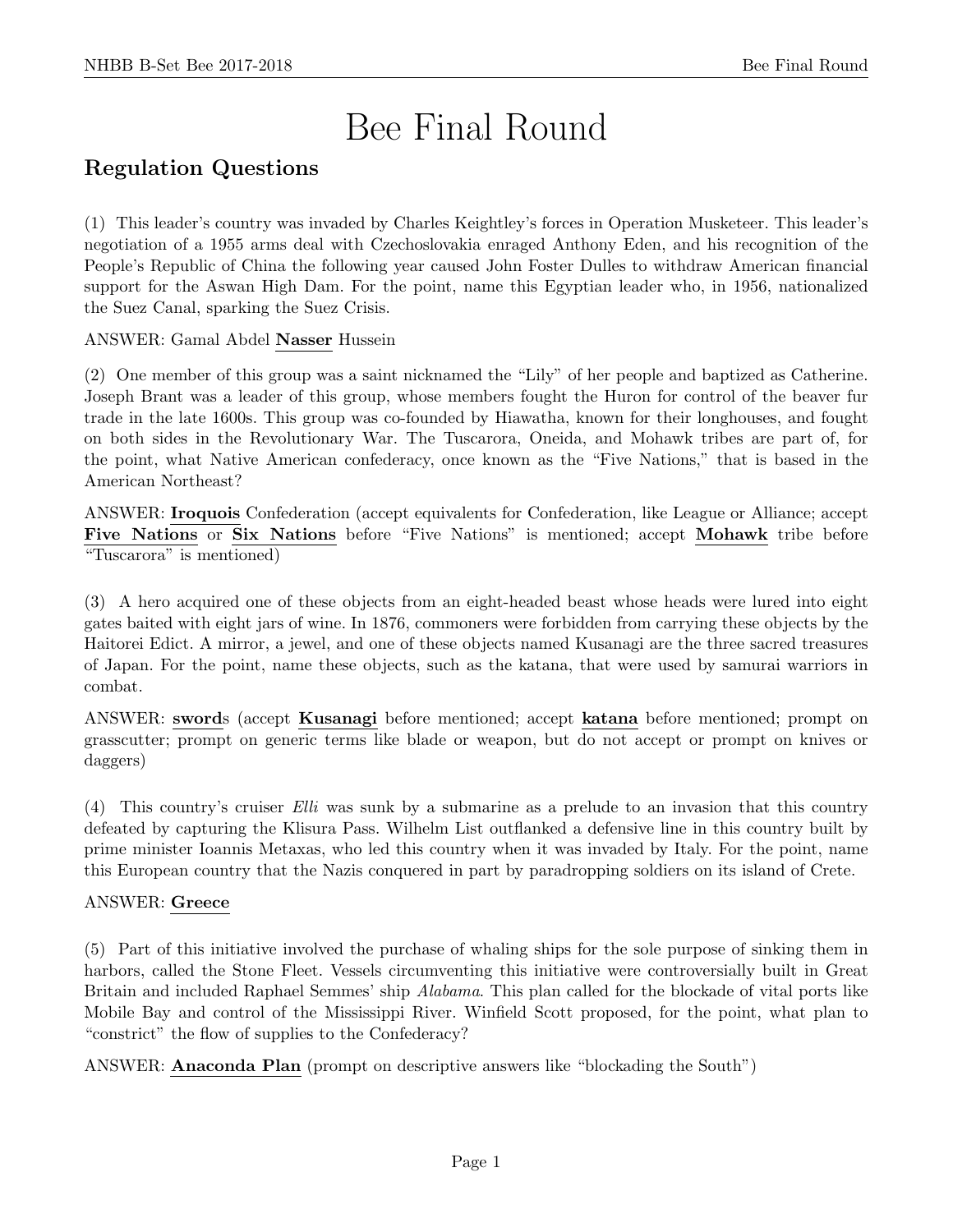(6) This man coined the term "helicopter money" to describe a sudden infusion of cash that would increase aggregate demand in a community. This man's namesake "k-percent" rule states that governments should increase money supply by a constant percentage every year, an idea that he argued for in his A Monetary History of the United States. This University of Chicago professor advised Ronald Reagan and Margaret Thatcher. For the point, name this monetarist and author of *Capitalism and Freedom*.

#### ANSWER: Milton Friedman

(7) This man was the target of an inflammatory speech by Jeanne Roland that was delivered by Jean-Baptiste Louvet, to which this man responded "Citizens, do you want a revolution without a revolution?" This man shot himself in the jaw in an attempt to prevent Paul Barras from capturing him. This man was given more power to fight the Hebertists, but subsequently used it to execute his former ally, Georges Danton. This man was called the "Incorruptible" for his strong convictions, but he was deposed during the Thermidorian Reaction and executed in 1794. The Committee of Public Safety was led by, for the point, what Frenchman who orchestrated the Reign of Terror?

#### ANSWER: Maximilien Robespierre

(8) A politician with this surname was defeated by Bill Brock in 1970, fourteen years after he joined his home state's fellow Democratic senator, Estes Kefauver, in not signing the Southern Manifesto. A younger politician with this surname shared the 2007 Nobel Peace Prize after writing Earth in the Balance in 1992 and starring in a 2006 documentary, An Inconvenient Truth. For the point, give this surname of two Tennessee senators named Al, the younger of which was Bill Clinton's vice president.

#### ANSWER: Gore (accept Al Gore, Sr.; accept Al Gore, Jr.)

(9) In response to this event, Adel el-Mshiti wrote the song "We Will Stay Here." This event led to an election victory for the Ennhada Party, as well as fighting around the cities of Derna and Tobruk. This event, which began when a vegetable vendor named Mohammed Bouazizi set himself on fire in Tunisia, led to the overthrow of Hosni Mubarak and election of Mohammed Morsi in Egypt. For the point, name this wave of revolutions that overthrew Muammar Gaddafi and other north African dictators in 2011 and 2012.

ANSWER: Arab Spring (prompt on Libyan Civil War; prompt on Tunisian Revolution)

(10) Joseph Martin-Dauch was escorted out of a venue for this activity after voting against an otherwise unanimous agreement. Charles the Affable died after bumping his head on the lintel above the entrance to a venue where this activity took place. The father of King George III was either killed with a cricket ball or a ball used for this sport. In 1789, members of the National Assembly took an oath in a venue for this sport. Jeu de paume was a racquet-less precursor to, for the point, what sport played professionally by Roger Federer and Serena Williams?

ANSWER: tennis (accept jeu de paume before mentioned)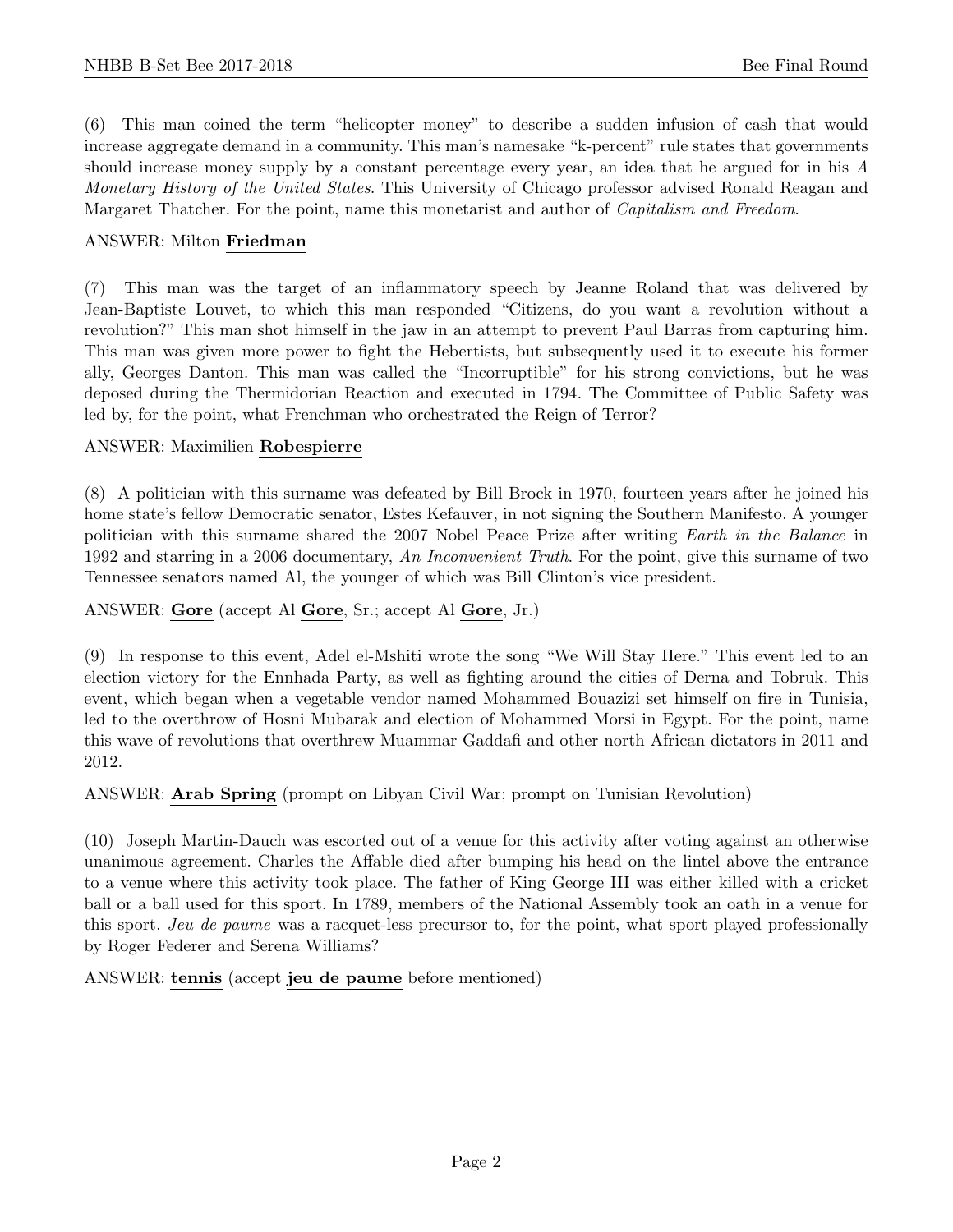(11) This ruler was betrayed by Rim-Sin during a war against Elam. He was succeeded by his son Samsu-iluna and was a member of the First Amorite Dynasty. This man conquered the nearby kingdom of Eshnunna by damming the Euphrates River. This man created monuments throughout his empire describing punishments based on retribution, similar to the principle of "an eye for an eye." For the point, name this ancient ruler of Babylon who wrote a famous law code.

#### ANSWER: Hammurabi

(12) One political party of this name adopted the slogan "Fight for Peace." Hiram Johnson ran for vice president with a party of this name, and three decades later, Henry Wallace revived this political party for his presidential run. One of these parties earned a nickname after a politician running on its party's ticket quipped that he was as "fit as a bull moose." Robert La Follette's 1924 presidential bid and Teddy Roosevelt's final presidential bid were made under the banners of, for the point, what political ideology that sought reform in the early 20th century?

ANSWER: Progressive Party (accept word forms; do not accept or prompt on Bull Moose)

(13) A pathogen of this plant was crystallized by Wendell Stanley and studied by Rosalind Franklin and James Watson. Martinus Beijerinck discovered the first virus while studying mosaic patterns on the leaves of this plant. In 1912, oncologist Isaac Adler became the first physician to link this plant to one of its most infamous health results. This crop's long history of being grown in Virginia began with John Rolfe. For the point, name this crop that was popularized in England by Sir Walter Raleigh and that can be found in cigarettes.

#### ANSWER: tobacco

(14) During the Revolutionary War, this man's troops used bayonets in the Battle of Stony Point, supposedly in retribution for a similar action taken against them by Charles Grey in the Paoli Massacre. This commander formed a unit named the Legion of the United States, which was victorious in battle against the Western Confederacy of Native American tribes in 1794. For the point, identify this winner of the Battle of Fallen Timbers who was nicknamed "Mad Anthony."

ANSWER: "Mad" Anthony Wayne

(15) A prelude to this conflict was a rebellion led by Jack Cade, a "Captain of Kent." The Act of Accord attempted to resolve this conflict, which started as an attempt to remove the Duke of Somerset. The Captain of Calais, the Earl of Warwick, was known as the Kingmaker during this conflict, which ended after Richard III was killed at the Battle of Bosworth Field and led to the reign of Henry VII of the House of Tudor. For the point, name this series of wars between the Houses of York and Lancaster for the English throne.

ANSWER: War(s) of the Roses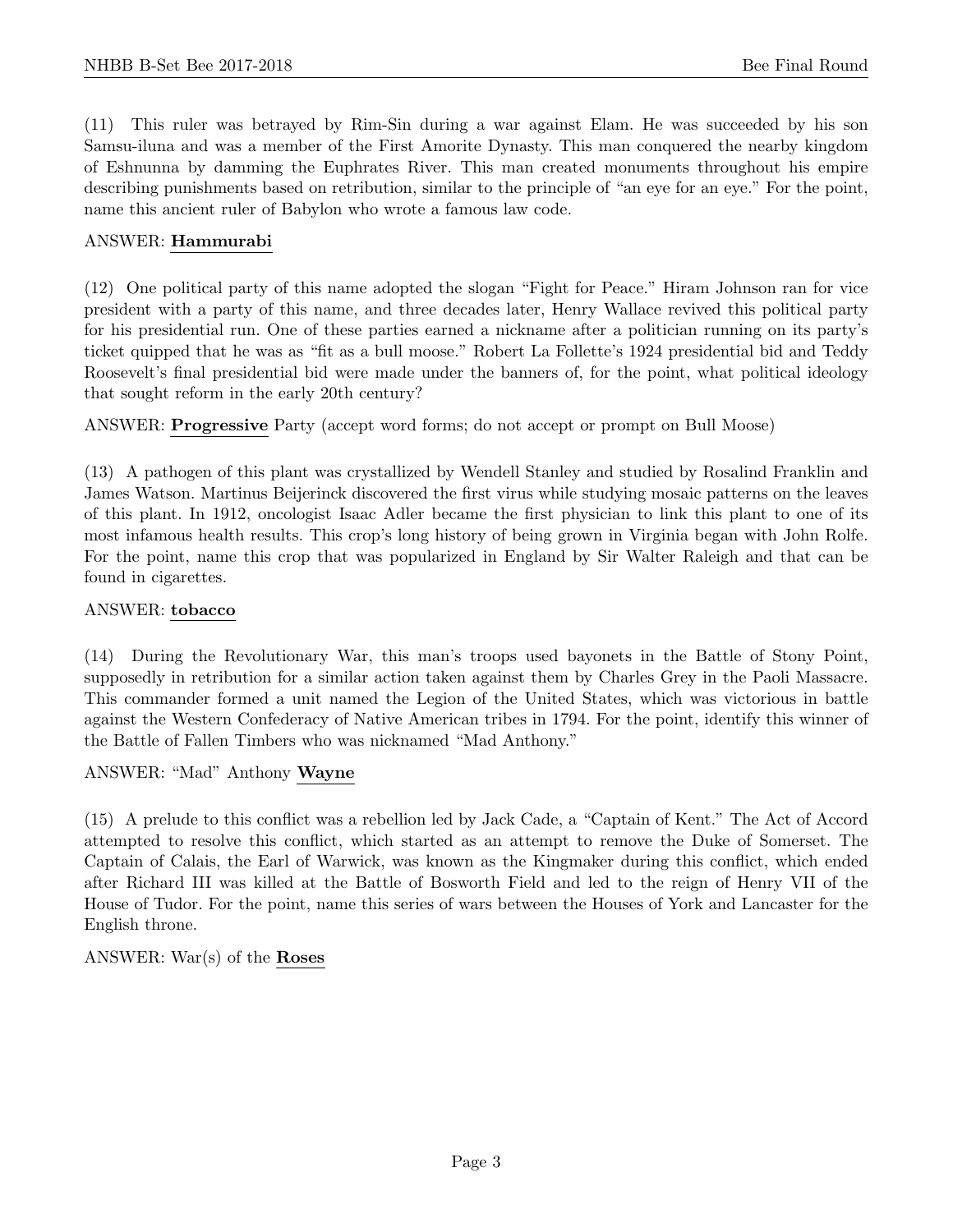(16) The main character of this story notices the stars arranged in strange constellations while walking through an isolated road in the middle of a dense forest. The protagonist of this story is struck by the slow sound of the ticking of his watch as he stands on the the title structure, which he had planned to burn down to stall the advance of Union forces into Alabama. For the point, name this short story about Peyton Farquhar, written by Ambrose Bierce.

#### ANSWER: An Occurrence at Owl Creek Bridge

(17) A failed revolt against this emperor by Gaius Julius Vindex ended in a minor battle and Vindex's suicide. After the Pisonian Conspiracy failed to depose this man, he forced his old advisor Seneca to commit suicide. This man was accused of arson to clear land out for his Domus Aurea project, though he blamed that event on the Christians he persecuted. The Year of the Four Emperors followed the suicide of, for the point, what emperor who is alleged to have fiddled as Rome burned?

ANSWER: Nero Claudius Caesar Augustus Germanicus (do not prompt on any of the succeeding names alone)

(18) This city's AT&T building is topped by two pointy towers, leading observers to dub it the "Batman Building." This city, which served as the northern end of the Natchez Trace in the 19th century, celebrated its state's centennial by building a replica of the Parthenon. This city's musical legacy developed in venues like Ryman Auditorium and the Grand Ole Opry House. To ease tensions following the Civil War, shipping magnate Cornelius funded Vanderbilt University as a gift to, for the point, what capital city of Tennessee?

#### ANSWER: Nashville

(19) This politician lost power twice when Farooq Leghari and Ghulam Ishaq Khan dissolved Parliament using Eighth Amendment powers. This leader founded the Movement for the Restoration of Democracy after Muhammad Zia-ul-Haq deposed this leader's father, Zulfikar Ali, in a bloodless coup in 1977. At a political rally in Rawalpindi in 2007, a member of Al-Qaeda assassinated this leader of the PPP. For the point, name this first female Prime Minister of Pakistan.

#### ANSWER: Benazir Bhutto

(20) As the holder of this position, Arthur Summerfield oversaw the test firing of a missile from the USS Barbero. In accordance with contemporary tradition, Franklin Roosevelt appointed his campaign manager James Farley to this position. Samuel Osgood was the first official holder of this position, though before independence, Benjamin Franklin held an analogous position because of his experience in the printing industry. For the point, name this position, formerly a Cabinet-level post, that is in charge of the U.S. mail service.

ANSWER: Postmaster General (prompt on descriptions of "head of the US Postal Service")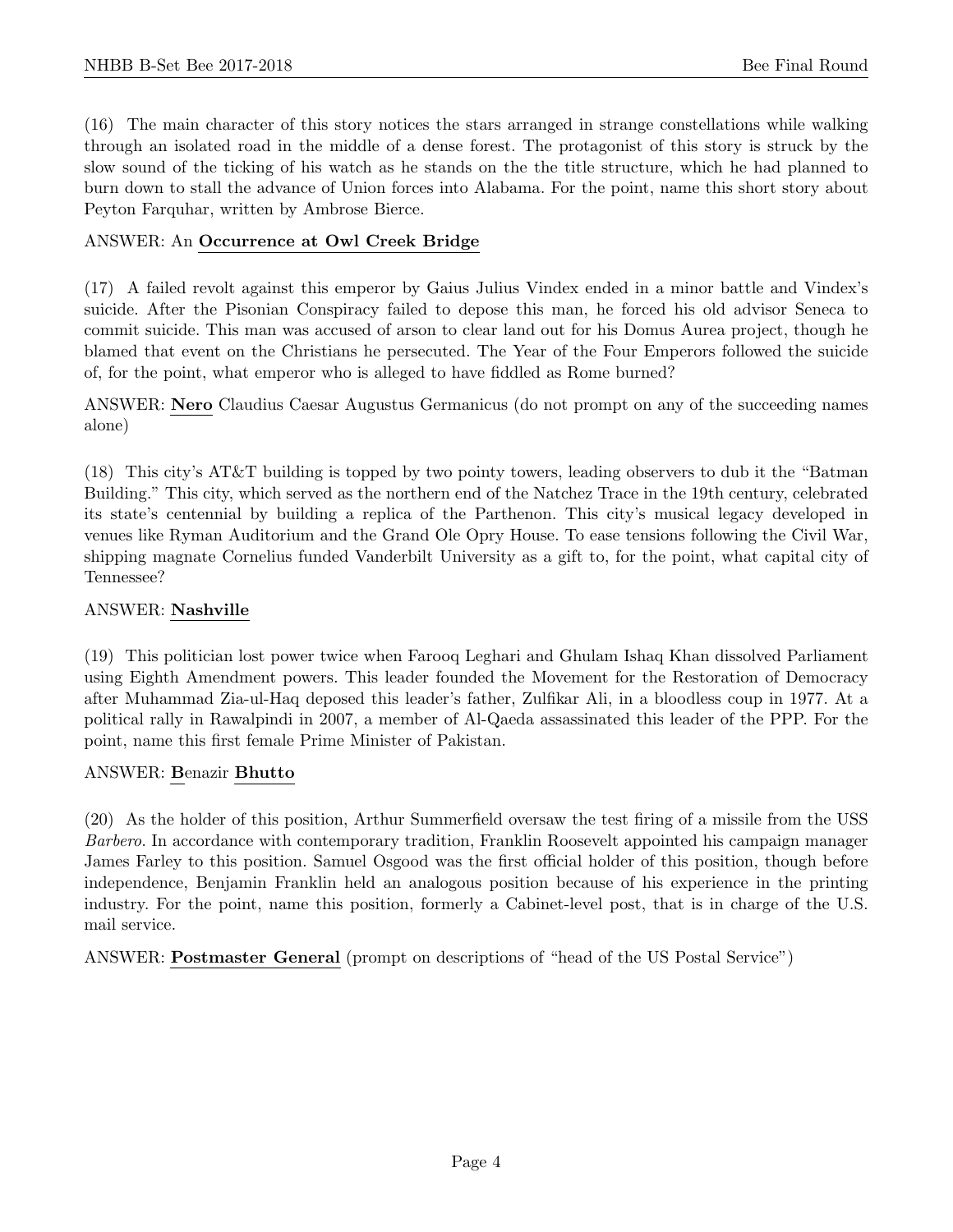(21) This ruler's inspection of Taurida included an observation of the "Amazon Battalion" of 100 military-trained Greek women. This ruler attempted to prevent British sailors from indiscriminately searching neutral ships by forming the League of Armed Neutrality. This ruler faced a revolt from Yemelyan Pugachev, who claimed to be a man that Grigory Orlov and this ruler overthrew. In an attempt to impress this ruler, sham villages were built by her favorite, Grigory Potemkin. For the point, name this enlightened despot and empress of Russia.

# ANSWER: Catherine the Great (or Catherine II)

(22) This man was demoted, then reinstated after he claimed that Ulysses Grant's brother was involved in the Trader Post Scandal. This man defended the Union back lines while commanding the First Michigan Cavalry at the Battle of Gettysburg. Thirteen years later, this man ordered Marcus Reno and the 7th Cavalry to attack a band of Sioux and Cheyenne warriors on the "Greasy Grass." For the point, name this military officer who was killed at the Battle of Little Bighorn, a battle known as his last stand.

#### ANSWER: George Armstrong Custer

(23) This event was prompted by unfavorable news brought by Mo Xiong [shee-ong]. During this event, the Zunyi Conference led to the removal of Otto Braun from command. A much-celebrated crossing of the Luding Bridge during this event was probably greatly exaggerated. The "Encirclement Campaigns" prompted this event, in which a military force was forced to flee from Jiangxi [jee-ang-shee] to Shaanxi [shan-shee]. For the point, name this year-long event in which Mao Zedong led the Communists on a retreat to northern China.

#### ANSWER: Long March (or Hongjun Chang Zheng)

(24) A person with this profession called an American salvage operation of a Soviet sub "Project Jennifer" and wrote about Israel's nuclear program in The Samson Option. Seymour Hersh has this occupation, as did the creator of the television show See it Now who sparred with Joseph McCarthy. This is the occupation of Edward Murrow, as well as Bob Woodward and Carl Bernstein, who gave one of their anonymous sources the nickname Deep Throat. For the point, name this occupation of employees of The Washington Post.

#### ANSWER: journalists (accept synonyms such as reporters or correspondents; accept word forms; prompt on writers)

(25) This territory last expanded in the War of Castro against the Farnese [far-nay-zay] family, and it gained its independence after the Battle of Legnano led to the Peace of Venice. This territory, which was created by the Donation of Pepin, expanded to include the region of Romagna [roh-man-yuh] thanks to the efforts of Cesare [chez-ah-ray] Borgia, the son of a ruler of this territory. This territory existed until 1870, when the unification of Italy was finished. For the point, name this pre-Vatican territory historically ruled by the Pope from Rome.

#### ANSWER: Papal States (accept the State of the Church or Stato della Chiesa)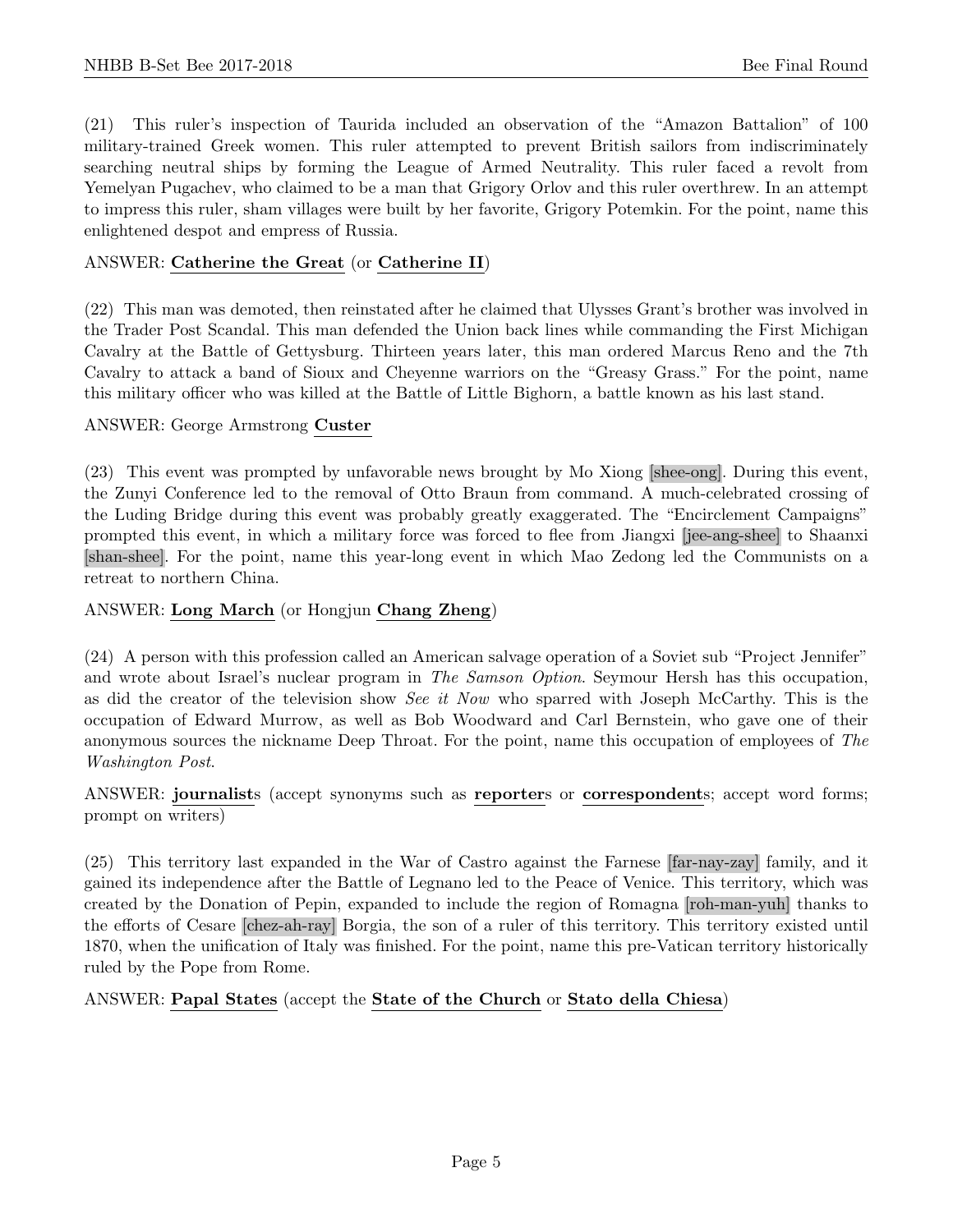(26) Claudius was said to have replaced portraits of this leader made by Apelles with portraits of Augustus. Lysippos, the only sculptor allowed to depict this man during his life, established his prototype with wavy hair. This man was shown wearing a breastplate with Medusa's face on it in a work from the House of the Faun in Pompeii; that mosaic shows this man on horseback during a 333 BC battle against Darius III. For the point, name this Macedonian leader who fought the Battle of Issus during his conquest of Persia.

#### ANSWER: Alexander the Great (or Alexander III of Macedon, prompt on Alexander)

(27) This region provided the first documentation of turbidity tides after a 1929 earthquake struck the Laurentian Slope and caused a landslide. The "flemish cap" of this region lies just outside the Exclusive Economic Zone and is now a victim of overharvesting from international ships. A 1992 moratorium ended this region's once-booming cod industry. The mixing of the Gulf Stream and Labrador Current helped create, for the point, what shallow, nutrient-rich region southeast of Newfoundland in the North Atlantic?

ANSWER: Grand Banks of Newfoundland (prompt on Newfoundland before mentioned, the (North) Atlantic Ocean, the Gulf Stream and/or the Labrador Current before they are mentioned)

(28) One leader of this name suppressed a rebellion by an alliance of Paraiba, Ceará, and Pernambuco called the Confederation of the Equator. Another leader of this name passed the Eusebio de Queiros Law, abolishing the slave trade, and the Law of Free Birth, aimed at gradually ending slavery in his country; that leader defeated Argentina and Uruguay during the Paraguayan War. For the point, give the shared name of the only two emperors of Brazil.

ANSWER: Dom Pedro (accept Dom Pedro I; accept Dom Pedro II after "Another" is read; do not prompt on Dom)

(29) This composer quoted the folk song "Oj, Magdolino" in one of a set of sixty-nine pieces he named after a native dance form. The third movement of this man's Piano Sonata no. 2 in B-flat minor was played at Brezhnev's, JFK's, and his own funeral. This composer, who fled his homeland shortly before the November Uprising, was a lover of George Sand, who gave his Opus 53 the nickname "Heroic" in response to the Revolutions of 1848. For the point, name this pianist whose mazurkas and polonaises paid tribute to his native Poland.

#### ANSWER: Frederic Chopin

(30) A member of this group named George Mellor killed William Horsfall after Horsfall said he would ride "up to his saddle" in the blood of these people. A movement similar to this group centered on threshing machines and was called the Swing Riots. These people, who were targeted by the 1812 Frame Breaking Act, rioted in response to an economic downturn after the Napoleonic Wars and the growth of new textile factories. For the point, name these English workers who destroyed weaving machines to protest losing their jobs and whose name now broadly refers to people opposed to technological progress.

#### ANSWER: Luddites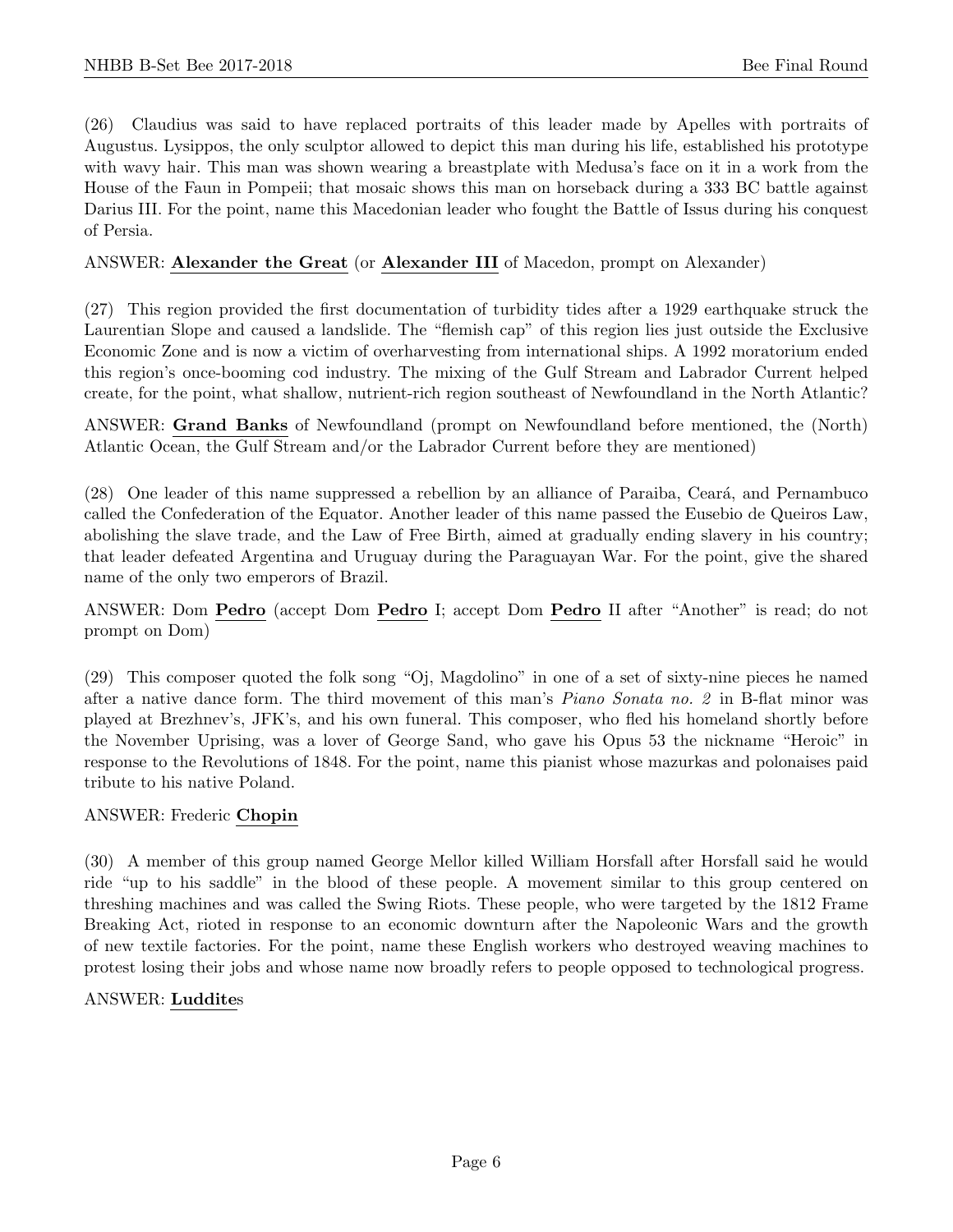(31) An invasion of this country began with the storming of the Tajbeg Palace in Operation Storm-333, in which president Hafizullah Amin was killed. In 1988, Mohammad Najibullah helped negotiate a set of Geneva Accords that helped end a conflict in this country. An attack on this country prompted a Western boycott of the 1980 Olympics and a CIA effort to supply Stinger missiles to mujahideen fighters. The Brezhnev Doctrine was used to justify a Soviet invasion of, for the point, what Central Asian country with capital at Kabul?

# ANSWER: Islamic Republic of Afghanistan

(32) A political cartoon depicting this scandal shows John Bull, standing atop "Shakespeare's Cliff," laughing as five men rob an American woman. This scandal led to a conflict that was ended by the Treaty of Mortefontaine. In this scandal, men named Hottinguer, Bellamy, and Hauteval relayed demands that Elbridge Gerry angrily refused, crying "No, no, not a sixpence!" Foreign Minister Talleyrand's appetite for bribes triggered, for the point, what 18th century diplomatic incident between the US and France?

#### ANSWER: XYZ Affair

(33) This man won his first election by appealing to a class he called "Mondeo Men" and mocking his opponent's slogan, "back to basics." This man, who was accused of crimes against humanity in the Chilcot Report, listed his top priority as "education, education, education" in a 1996 speech. The 7/7 bombings of the London Underground occurred during the leadership of, for the point, what Labour Prime Minister who was criticized for his role in the Iraq War and succeeded by Gordon Brown in 2007?

#### ANSWER: Tony Blair

(34) Leaders of this Native American tribe, including Halleck Tustenuggee, negotiated a ceasefire with Alexander Macomb in 1839. This tribe began a conflict when it intercepted a military column en route to Fort King, killing all but two of Francis Dade's group. Escaped slaves were welcomed in this tribe and subsequently called its "black" members. This tribe fought the Battle of Negro Fort to resist relocation, but was forcibly moved in the Treaty of Payne's Landing. For the point, name this Native American tribe that was led by Osceola during the second of their three wars against the US in Florida.

#### ANSWER: Seminoles

(35) This city led the Amphictyonic League, whose imposition of a fine on Phocia triggered the Third Sacred War. Alexander the Great embarked for Persia after this city's destruction in 335 BC pacified Greece. Philip II of Macedon was mentored in military thought by this city's leader Epaminondas, though later at the Battle of Chaeronea [kare-oh-nay-uh], he destroyed this city's elite Sacred Band of 150 pairs of soldiers. For the point, name this city, legendarily founded by Cadmus, that was a powerful rival of Athens and Sparta in the 4th century BC.

#### ANSWER: Thebes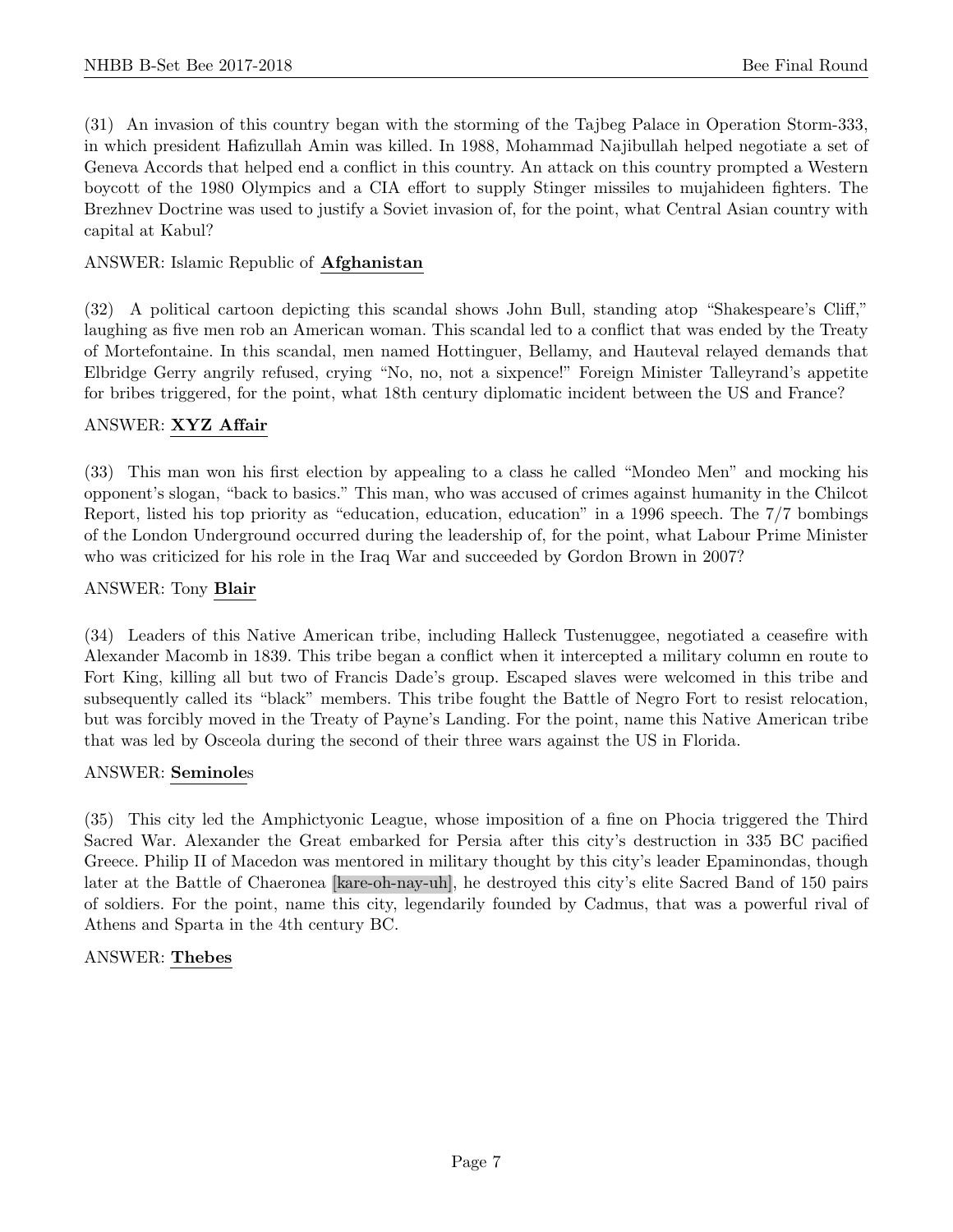(36) In this city, assisted housing was built following the 1953 Shek Kip Mei fire. A fort in this city had its walls torn down by Japanese troops to construct a runway for the nearby Kai Tak Airport. In this city, triads populated a once-walled city built in the Kowloon peninsula. This city features the I. M. Pei designed Bank of China Building in its Central district. Reclamation projects have reduced the size of Victoria Harbor in, for the point, what special administrative region that was given to China from Britain in 1997?

# ANSWER: Hong Kong

(37) This city was the point of origin of the Supreme Court case that struck down racial restrictions on real estate purchases, Shelley v. Kraemer. To celebrate President Obama's 2008 election, this city re-named part of its Delmar Boulevard for him. The first Olympic Games held in the U.S. occurred in this city concurrent with its hosting of the 1904 World's Fair. A Charles Lindbergh plane was called the spirit of, for the point, what major city in eastern Missouri?

#### ANSWER: St. Louis

(38) In this city, an image of 11 faces and red block letters reading "We Demand the Truth" commemorates the Ballymurphy Massacre. A bombing in this city attempted to assassinate the leadership of the UDA on Shankill Road, but instead killed eight civilians. The Cupar Way peace line in this city was built to prevent rioting but has not been removed, despite the signing of the 1998 Good Friday Agreement in this city. Hundreds of political murals detailing "the Troubles" are found in, for the point, what capital of Northern Ireland?

#### ANSWER: Belfast

(39) When this figure was given a plot of land equal to the area covered by an oxhide, she cut the hide into small strips to encompass a nearby hill. This woman's first husband, alternately named Sychaeus or Acerbas, was a Phoenician priest in Tyre. This woman stabbed herself in front of her sister Anna and ordered a massive funeral pyre; that pyre is observed by a group of seafarers departing the African coast for Rome in an epic poem by Virgil. For the point, name this queen of Carthage who fell in love with Aeneas.

#### ANSWER: Dido

(40) A battle plan for this location was codenamed Operation Detachment and called for the capture of the South and Central airstrips. Harry Schmidt's amphibious forces suffered heavy casualties on the battlefields here because they couldn't build defensive positions in the deep volcanic ash. Tadamichi Kuribayashi built an extensive tunnel system on this island and forbade the use of banzai charges in its defense. Joe Rosenthal captured an iconic image atop the captured Mount Suribachi on, for the point, what Japanese island where, in 1945, six victorious US Marines were photographed raising a flag?

ANSWER: Iwo Jima (accept additional information, such as Battle of Iwo Jima, raising the flag on Iwo Jima, etc.; antiprompt on Mount Suribachi before mentioned by asking the player "could you be less specific?")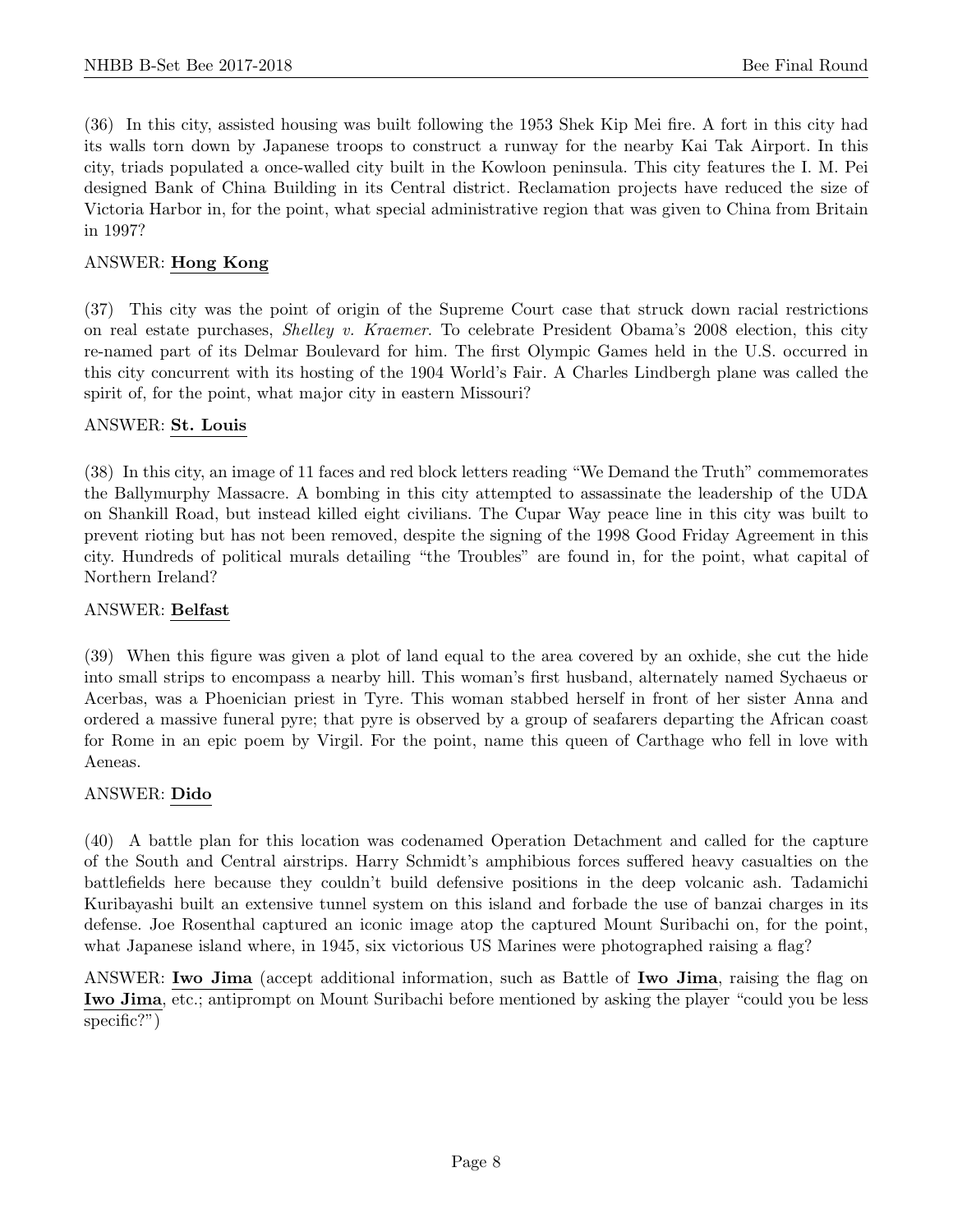(41) This leader claimed Ronald Richter had created nuclear fusion energy and that this man's country would sell energy in milk bottles. This man created the INPS, his country's first social security program, as Minister of Labour under Edelmiro Farrell. In 1973, left wing supporters of this ruler were massacred at the Ezeiza Airport, a year before this man's death and the beginning of the Dirty War. The descamisados, or "shirtless ones," supported, for the point, what populist leader of Argentina who was once married to Evita?

# ANSWER: Juan Domingo Perón

(42) In one speech, this man sought to render "nuclear weapons impotent and obsolete." This politician urged the National Association of Evangelicals to "beware the temptation" to ignore "the aggressive impulses of an evil empire." Although his staff denied that "evil empire" was a pop culture reference, weeks later, this man announced the Strategic Defense Initiative, which was nicknamed "Star Wars" by the press. For the point, name this politician who, when The Empire Strikes Back was released in 1980, was in the midst of his first successful Presidential campaign.

#### ANSWER: Ronald Reagan

(43) After capturing this man's assistant, Jean Gery Alonso de Leon led one of his four expeditions to locate this man's settlement. Some of this man's party was abducted aboard the L'amiable by the Karankawa, who later killed much of his party in a raid. This man established two forts named Saint Louis, one near Starved Rock in northern Illinois and another after shipwrecking in Texas. For the point, name this French explorer who discovered the Ohio River and claimed the Mississippi River area for France.

#### ANSWER: Robert de la Salle (or René-Robert Cavelier, Sieur de la Salle)

(44) This scientist proved that diamonds are made out of carbon and wrote the seminal text Elementary Treatise on Chemistry. This scientist proved that nothing new is produced by combustion, a finding that completely disproved phlogiston theory. Due to his status as a nobleman, this scientist was accused of tax fraud and guillotined during the French Revolution. The law of the conservation of mass was discovered by, for the point, what father of modern chemistry?

#### ANSWER: Antoine Lavoisier

(45) In one speech, this man noted that "Tito did not fall" because he "had behind him a state" and "a people who gave support to its leaders;" that speech triggered four days of rioting in Tbilisi. This man, who denounced Lavrenti Beria for turning his predecessor into a paranoiac, shouted "we will bury you" during a meeting with Western ambassadors. This man's namesake "thaw" included his Secret Speech denouncing the cult of personality of his predecessor. For the point, name this Soviet premier who succeeded Joseph Stalin in 1953.

#### ANSWER: Nikita Khrushchev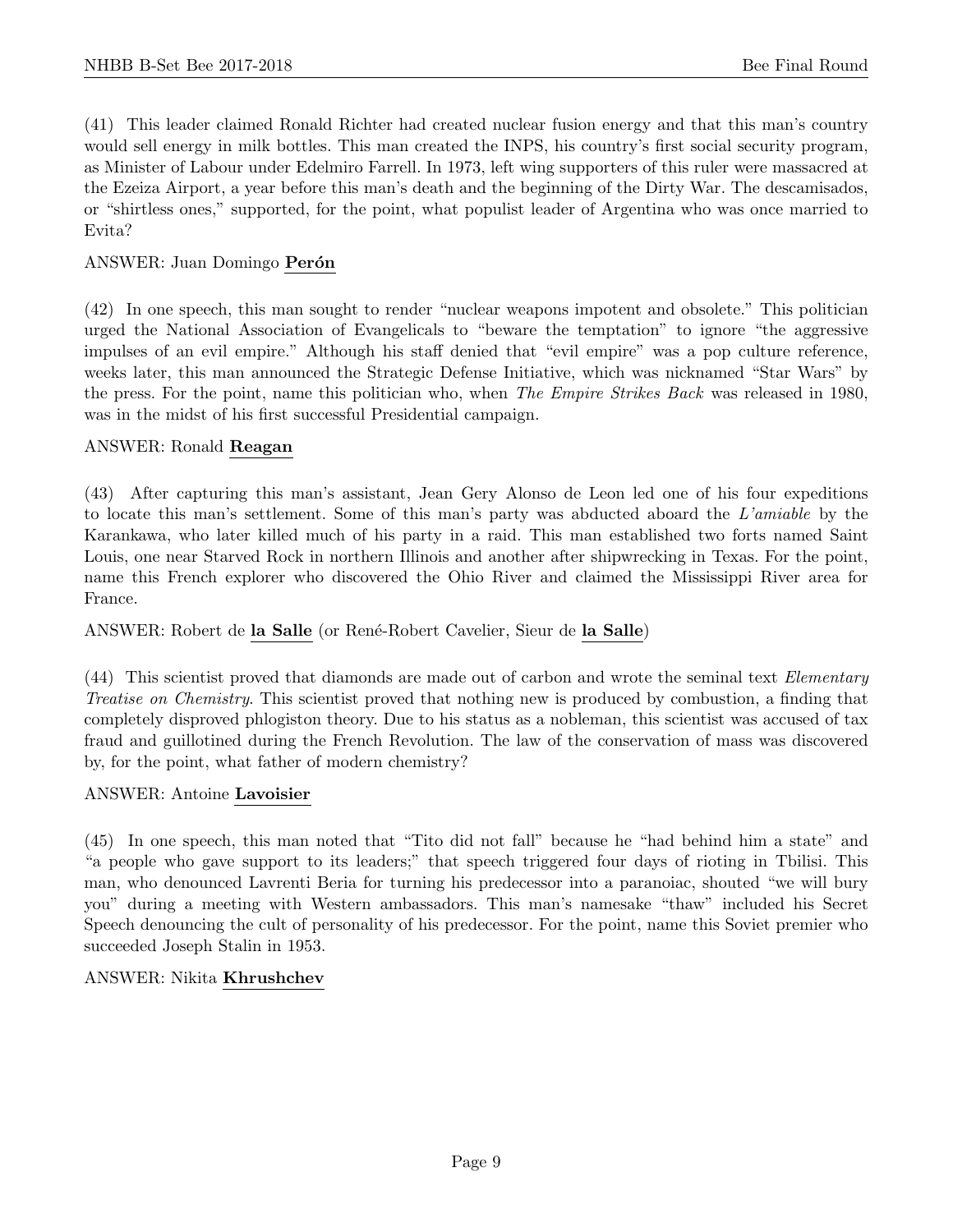(46) After this man was accused of masterminding a protest at the Qingming Festival, he was purged by the Gang of Four. This man, whose 1989 resignation allowed Jiang Zemin to seize power, established a Special Economic Zone at Shenzhen and paved the road for reacquiring Hong Kong with his "one country, two systems" principle. Market reforms were the chief goal of, for the point, what 1980s Chinese leader who crushed the Tiananmen Square protests?

# ANSWER: Deng Xiaoping ([dung], but be lenient)

(47) An economic boom in this state was driven in part by a rotary tri-cone bit invented by Howard Hughes' father. H.L. Hunt was a mogul in this state during that boom, which started when the Lucas gusher was found by the Gladys City Company in this state's eastern Spindletop field. Early oil production in this state took place in Nacogdoches [nak-ah-dote-ches], as well as Odessa and Midland in the Permian Basin. For the point, name this Southern state where oil money spurred the growth of cities like Beaumont, Houston, and Dallas.

#### ANSWER: Texas

(48) This author declared that "We have no gift to set a statesman right" in his poem "On being asked for a War Poem." The final stanza of a poem by this author asks the questions "What is it but nightfall?" and "Was it needless death after all?" This writer imagined a man who knows that he will meet his fate "somewhere among the clouds above" in his poem about an airman who foresees his death. For the point, name this Irish poet of "Easter, 1916."

#### ANSWER: William Butler Yeats

(49) This party's economic policies were financed by MEFO bills, which allowed arms companies to take illegally large loans. This party published a 25-point platform, including immigration restrictions, the abolition of mercenaries, and the banning of war profiteering, that was never changed during its existence; that platform was developed by leaders like Anton Drexler and Dietrich Eckart. This party purged its paramilitary wing, the SA, during the Night of the Long Knives. For the point, name this fascist political party that ruled Germany under Adolf Hitler.

# ANSWER: Nazi Party (accept National Socialist German Workers' Party or NSDAP)

(50) In the 1920s, an Oregon law governing these locations was struck down in the case of Pierce v. Society of Sisters. First Amendment rights were held to apply to these locations in Tinker v. Des Moines, which concerned five people who wore black armbands protesting the Vietnam War. Thurgood Marshall argued for the plaintiffs of a 1952 case originating in Topeka that led to the integration of these locations. For the point, name these facilities, the subject of *Brown v. Board of Education*.

ANSWER: public schools (accept any description of an elementary, middle, high, primary, and/or secondary school; do not accept colleges or universities; do not accept private school)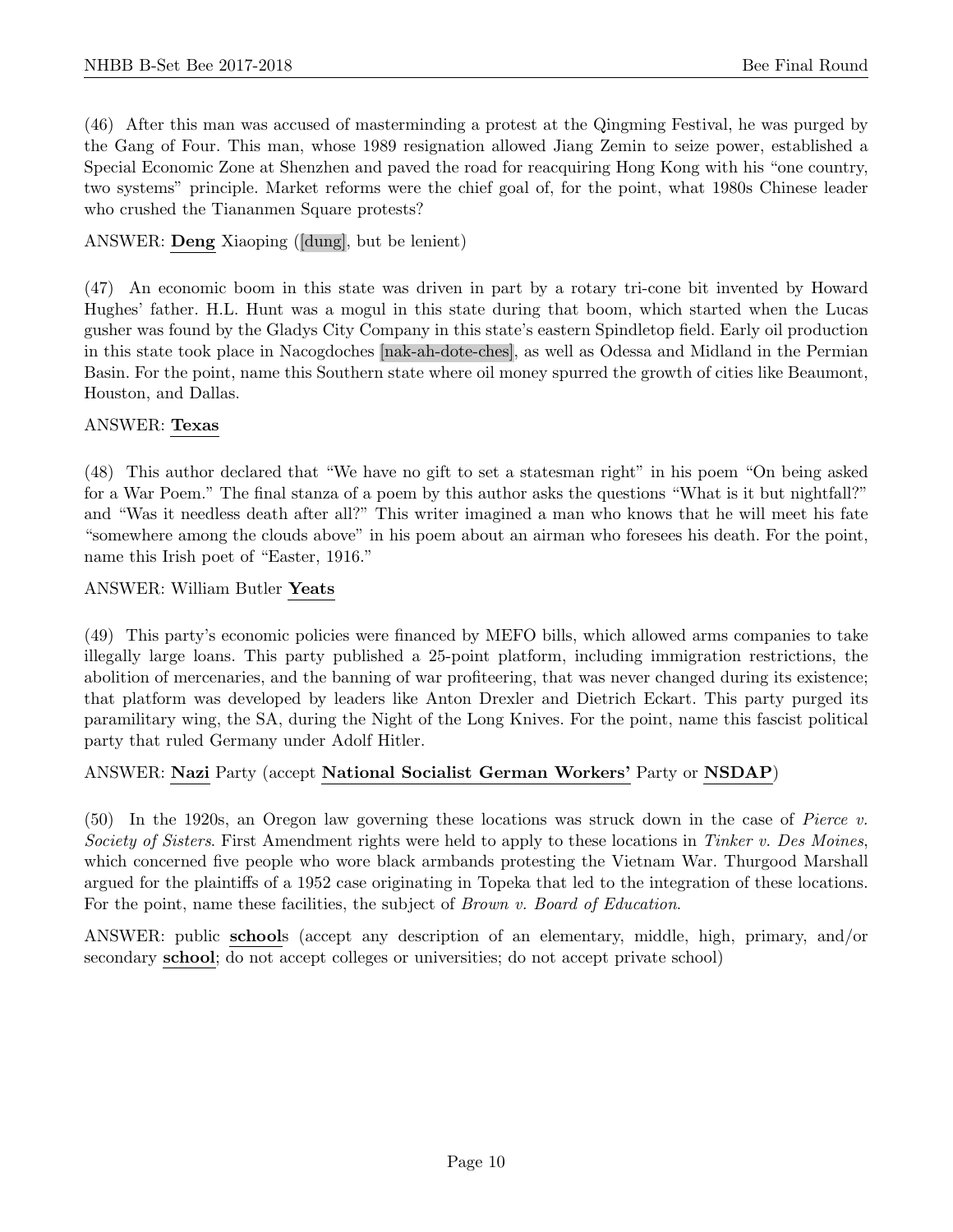(51) This thinker's clarifying remarks on freedom and emptiness are laid out in The Ethics of Ambiguity. Howard Parsley poorly translated this author's magnum opus in 1950. This author of the "Manifesto of the 343" supporting abortion rights declared that even Mary Wollstonecraft defined men as the "ideal" in a work that declared that "one is not born, but becomes a woman." This wife of Jean-Paul Sartre was a major influence on Betty Friedan's The Feminine Mystique. For the point, name this French author of The Second Sex.

# ANSWER: Simone de Beauvoir

(52) Byzantine historian Procopious documented a leader of this kingdom, Abraha, and his campaign against King Dhu Nuwas in Yemen. In 960, a woman named Gudit legendarily conquered this kingdom. The Kebra Nagast credits a leader of this kingdom, the son of the Queen of Sheba and King Solomon, with bringing the Ark of the Covenant to this kingdom; that leader was Menelik I. After a visit from St. Frumentius, this empire's monarch Ezana converted to Christianity. For the point, name this early Christian kingdom located in modern Ethiopia.

ANSWER: Kingdom of Axum (or Aksumite Empire; do not accept or prompt on Ethiopia)

(53) A concerto that this composer wrote for Ferdinand IV of Naples was partially adopted for the second movement of a G minor symphony nicknamed for its use of "Turkish" instruments. This composer wrote a number of baryton trios for his longtime patron, as well as a symphony in F-sharp minor whose 3/8 [three-eight] coda features musicians blowing out candles and leaving until only two violins are left. The Military Symphony was written by, for the point, what composer who petitioned Prince Esterhazy for a vacation with his Farewell Symphony?

#### ANSWER: (Franz) Joseph Haydn

(54) Philip II forced this monarch to sign the Treaty of Cateau-Cambresis, eight years after this monarch declared the "last" Italian War against Charles V. Diane de Poitiers was the long-time mistress of this king, who remained married to Catherine de Medici. This man sheltered a young Mary Stuart and married her to his son Francis in a bid to control Scotland. Gabriel Montgomery accidentally killed this monarch with a splintered lance. For the point, name this French king who died at a jousting tournament in 1559.

#### ANSWER: Henry II of France

(55) One holder of this position supported the Collier-Burns Act, earmarking funds for a freeway system. The EPIC [e-p-i-c] campaign was created by a socialist candidate for this position, Upton Sinclair. When Gray Davis held this position, he effectively ended the controversial Proposition 187, which banned illegal immigrants from using state services. Jerry Brown, the current holder of this position, succeeded the star of the Terminator movies, Arnold Schwarzenegger. For the point, name this political position based in Sacramento.

ANSWER: Governor of California (prompt on partial answers)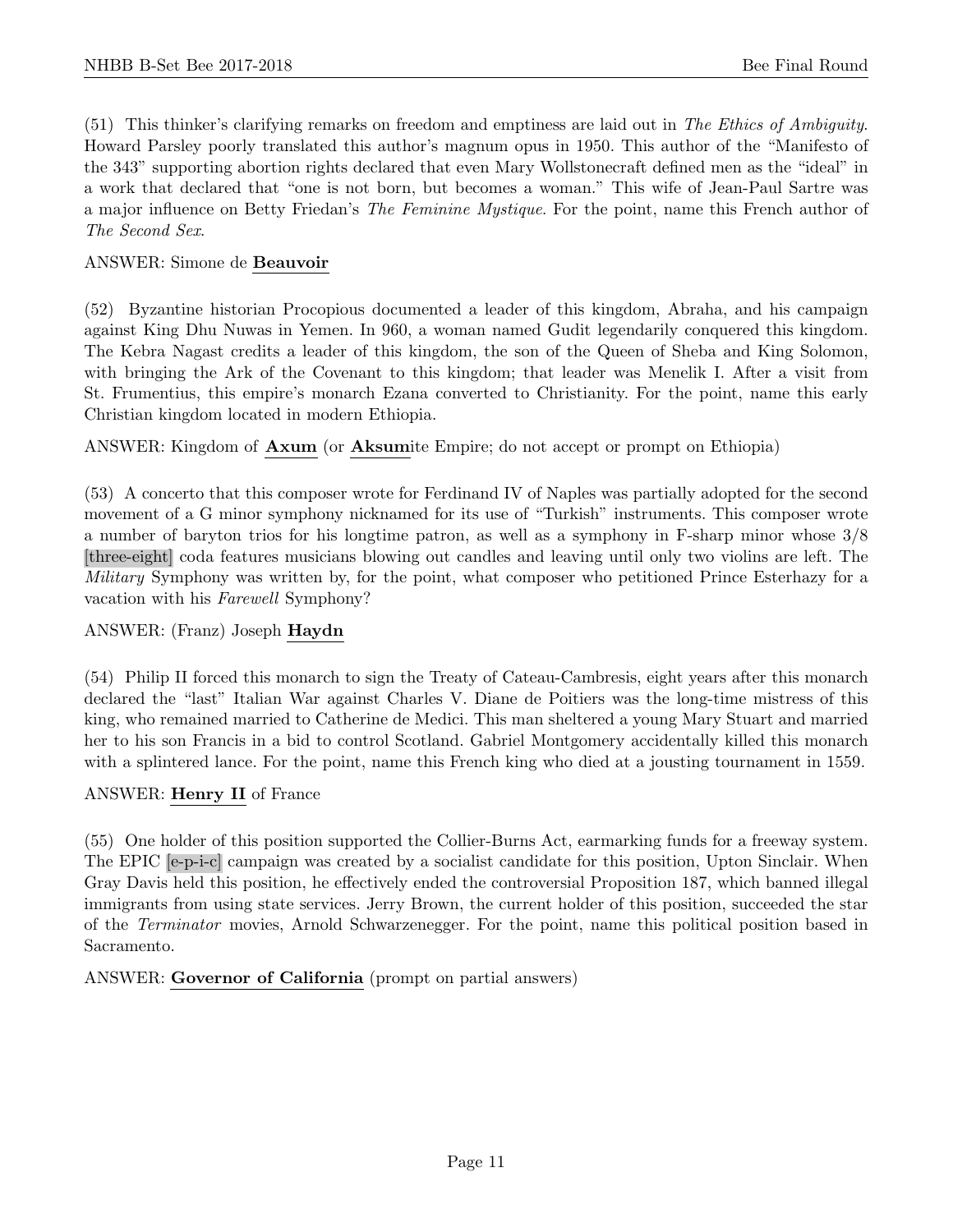(56) A child ruler of this territory, Hisham II, was exiled by Almanzor, whose rule as court official caused this territory to disintegrate into separate taifas. In 929, Abd al-Rahman III converted this territory from an emirate into a caliphate. This territory's namesake capital city was home to nearly one million people at its peak prior to its 1236 capture by Ferdinand of Castile during the Reconquista. For the point, name this territory of Islamic Spain, centered on an Andalusian city.

ANSWER: Cordoba (accept Emirate of Cordoba, Caliphate of Cordoba, city of Cordoba, etc.; prompt on Spain and elaborations thereof before "Spain" is mentioned; prompt on Andalusia or al-Andalus before "Andalusia" is mentioned)

(57) The winning side in this battle was forced to rush to Austria's aid after a disastrous battle at Galicia. Hermann von Francois successfully encircled the Second Army in this battle, prompting its commander, Alexander Samsonov, to commit suicide. This battle's losing side was later mopped up at the Masurian Lakes, while the winning commander's fame would propel him to the presidency of Weimar [vye-mar]. For the point, name this 1914 victory for Hindenburg and Ludendorff over Russia, named in reference to a Teutonic loss five centuries earlier.

# ANSWER: Battle of Tannenberg

(58) This figure popularized a loose fitting, white style of gown known as the chemise a la reine [she-meez ah lah ren]. She was painted in that garment, as well as in a red gown holding her three children, in works by her court painter Elisabeth Vigee-Lebrun. A sketch of this woman in profile with her hair cut short and wearing simple clothes was made by Jacques-Louis David [LOO-ee da-VEED] just before her execution by guillotine. For the point, name this Queen of France and wife of Louis XVI [16].

#### ANSWER: Marie Antoinette (or Maria Antonia Josepha Johanna)

(59) A myth of the Klamath tribe holds that this location was created by a battle between gods Skell and Llao. William Gladstone Steel originally named this lake the "Witches' Cauldron," and a cinder cone island on this lake is called the "Wizard's Island." This lake includes a rock pillar dubbed the "Phantom Ship" and the "Old Man," a tree stump that has floated in this lake for over a century. The collapse of a magma chamber on Mount Mazama formed, for the point, what Oregon caldera lake, the deepest in the United States?

# ANSWER: Crater Lake

(60) The poor relations leading to this war included an expensive tax on dynamite and a contract for dynamite production given to the Nobel company. During this war, Louis Botha led forces at the Battle of Spion Kop, preventing the relief of Ladysmith. Other battles in this war included the "Black Week," in which Redvers Buller was defeated at Kimberley. This war was ended by the Treaty of Vereeniging, which provided for colonial control of the Transvaal and the Orange Free State. For the point, name this war at the turn of the 20th century between Great Britain and Dutch-speaking settlers of South Africa.

#### ANSWER: Second Anglo-Boer War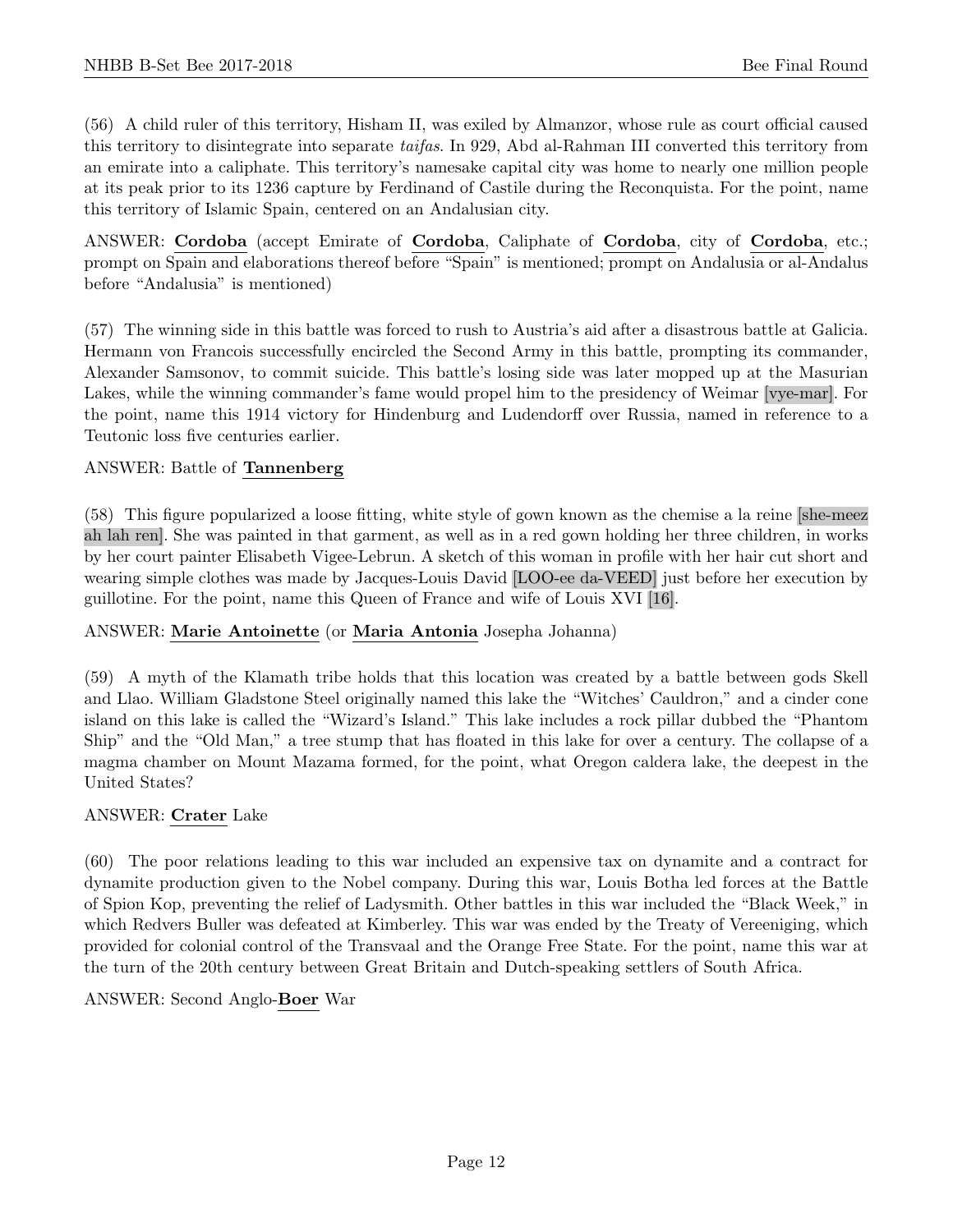(61) This man allied with Lucius Saturninus to secure land for his troops. After a defeat at the Battle of Arausio, this man assumed command and won the Battle of Aquae Sextae. This man fought the Numidian king Jugurtha and defeated a Germanic invasion by the Cimbri and Teutones. Soldiers were nicknamed "[this man's] mules" for the large packs they had to carry on their backs, one of his reforms of the legions. For the point, name this Roman leader who served as consul seven times and was a rival of Sulla.

#### ANSWER: Gaius Marius

(62) This dynasty's founder abdicated after Li Shimin killed his brothers at Xuanwu Gate. Empress Wu Zetian's rule interrupted this dynasty, whose Emperor Zuanzong ordered the strangulation of Yang Guifei after blaming her for An Lushan's rebellion. The Abbasid Dynasty began making paper after defeating this dynasty at the Battle of the Talas River. The poets Li Po and Du Fu wrote during, for the point, what dynasty that ruled during the Golden Age of China in the 7th century AD?

#### ANSWER: Tang Dynasty

(63) Economists serving under this leader championed a special brand of market socialism called the Illyrian model. This leader imprisoned Archbishop Aloysius Stepinac for criticizing the government. This leader of the Partisans guerilla group became the only European founder of the Non-Aligned Movement and was expelled from the COMINFORM bloc in 1948 for refusing to defer to Joseph Stalin. For the point, name this communist strongman who led Yugoslavia for 27 years.

#### ANSWER: Josip Broz Tito

(64) Description acceptable. Helping these people was the goal of the domestic VISTA program. Martin Luther King was assassinated one month before the start of a planned campaign named after these people in 1968. The 1964 State of the Union Address laid out a series of programs to help these people, including the establishment of the Office of Economic Opportunity and the Head Start program. Lyndon Johnson's Great Society declared a war on the conditions of, for the point, what class of people who possess relatively little money?

ANSWER: poor people (accept War on Poverty; accept equivalents related to people with low income)

(65) In this war's western theater, one side conquered the sites of Arish and Abu Ageila. During this war, William McGonagle was wounded by aircraft fire and more than two dozen sailors were killed in a torpedo attack against a research ship, the USS Liberty. One side in this war had announced that a closure of the Straits of Tiran would be considered an act of war; after that occurred, a preemptive air strike was carried out against the Egyptian air force. The Golan Heights, Gaza Strip, West Bank, and Sinai Peninsula were all captured by Israel in, for the point, what June 1967 war?

ANSWER: Six-Day War (accept the Third Arab-Israeli War; accept the 1967 Arab-Israeli War before "1967" is mentioned; prompt on Arab-Israeli War; prompt on June War)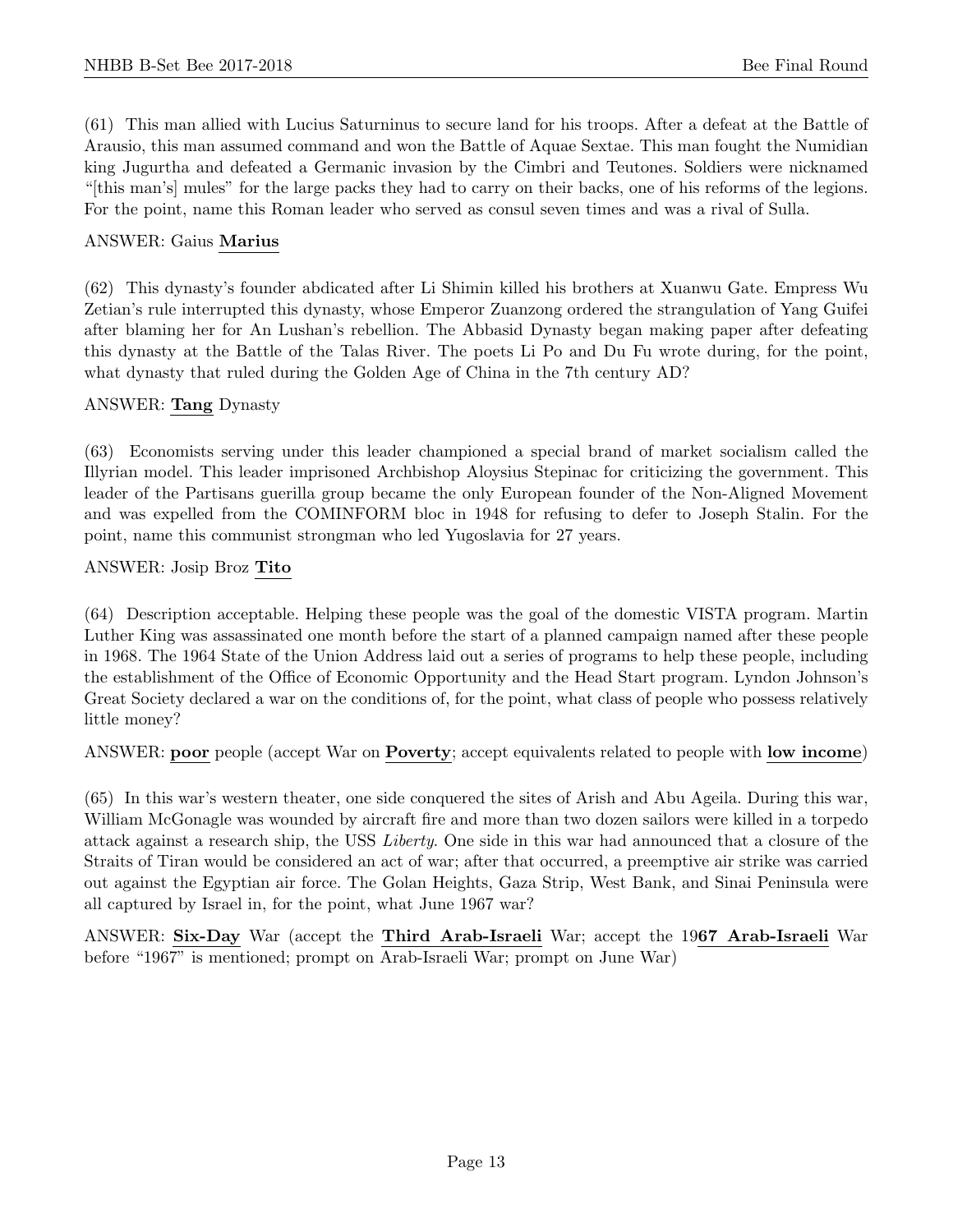(66) A story set in this city ends with Joe Hynes reading a poem to a group of people who enjoy a round of beer while gathering support for a politician on October 6th. In a story set in this city, Gretta relates how her one-time lover Michael Furey perished in a snowstorm after singing for her, causing Gretta's husband Gabriel Conroy to contemplate the nature of mortality. Charles Parnell is commemorated in "Ivy Day in the Committee Room," which is set in, for the point, what city that titles a collection of short stories, including "The Dead," written by James Joyce?

# ANSWER: Dublin (accept Dubliners)

(67) Leftists in this country were terrorized by the CIA-trained Battalion 316. Manuel Bonilla seized power in this country while backed by Sam Zemurray's Cuyamel Fruit Company. After accepting bribes to lower banana export taxes in the Bananagate scandal, Oswaldo Arellano was ousted as President of this country. For the point, name this country that was invaded by El Salvador in the Soccer War and which partially inspired the term "banana republic" after the American military intervened in Tegucigalpa.

#### ANSWER: Honduras

(68) One king of this name was targeted by the 1320 Shepherd's Crusade for his failure to participate in the Reconquista. Another king of this name was unable to defeat a Flemish uprising at the Battle of the Golden Spurs. A king of this name defeated King John at the Battle of Bouvines; that second king of this name was nicknamed Augustus and fought in the Third Crusade. The Knights Templar were destroyed by the fourth, "fair," king of, for the point, what name shared by six kings of France?

ANSWER: Philip (accept Philip the Tall or Philip V; accept Philip the Fair or Philip IV after "Flemish" is read; accept Philip Augustus or Philip II after "John" is read)

(69) James Randall wrote a song during this war that refers to the "Old Line's bugle, fife, and drum." Residents of St. Helena Island sang "Michael Row the Boat Ashore" during this war. During this war, Julia Ward Howe wrote a new set of lyrics for a song whose title figure "lies a'mouldering in the grave," "John Brown's Body." For the point, name this war in which "Maryland, my Maryland" and "The Battle Hymn of the Republic" were sung by Confederate and Union soldiers, respectively.

#### ANSWER: American Civil War

(70) This mountain was first described to Western audiences after the book "the Capital of the Tycoon" was written by Rutherford Alcock, the first foreigner to scale it. After the Golden Gate Bridge, the world's second most prevalent site for suicides is located at the foot of this mountain in the Aokigahara forest. This mountain, Haku, and Tate, form the "three holy mountains," or *sanreizan*. For the point, name this active stratovolcano located in Honshu, the highest point in Japan.

# ANSWER: Mount Fuji (or Fujiyama)